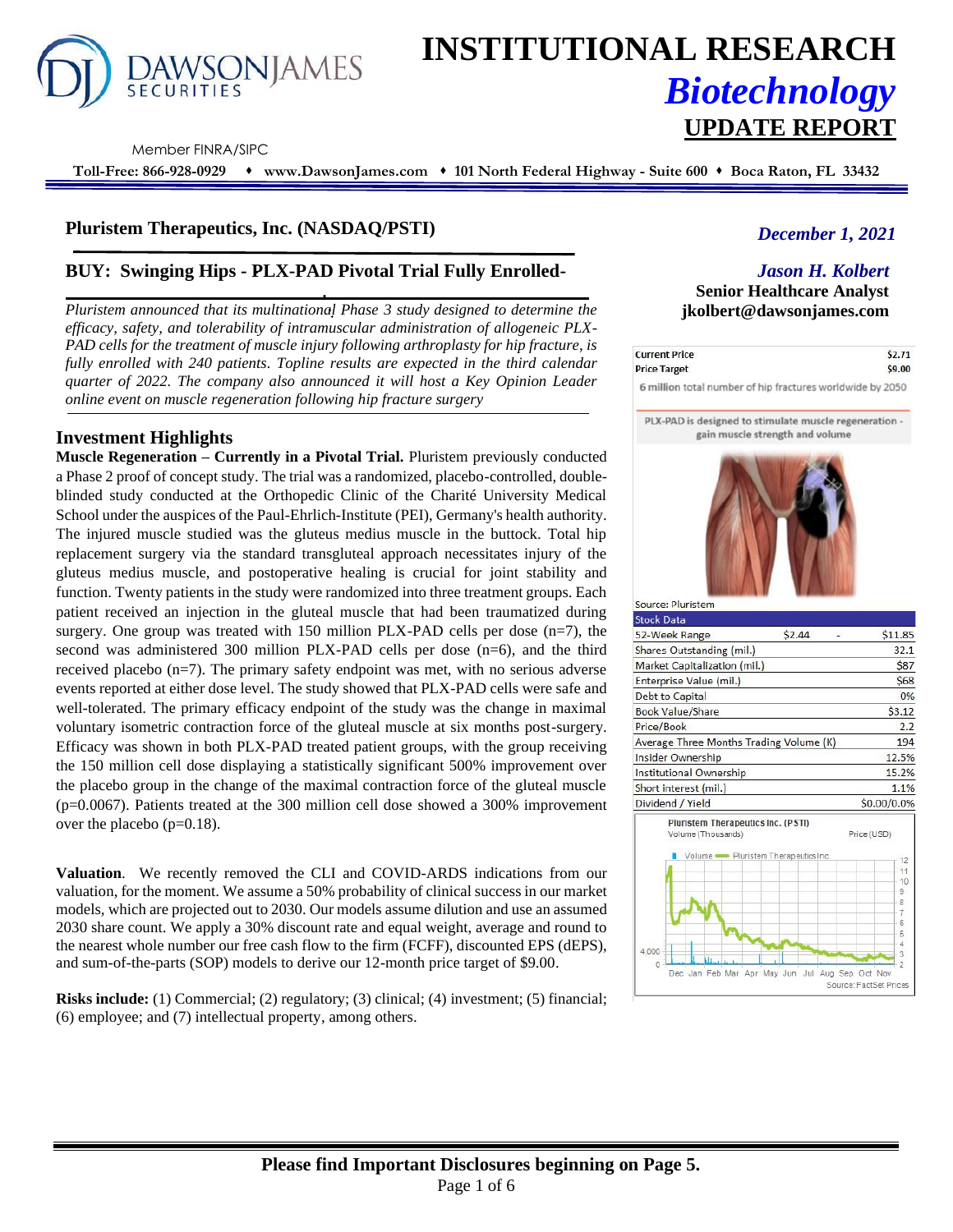

#### **Exhibit 1. Hip Fracture Models**

| PLX-PAD in Muscle Regeneration (U.S.).  | 2020E       | 2021E         | 2022E             | 2023E       | 2024E           | 2025E               | 2026E           | 2027E             | 2028E           | 2029E           | 2030E        |
|-----------------------------------------|-------------|---------------|-------------------|-------------|-----------------|---------------------|-----------------|-------------------|-----------------|-----------------|--------------|
| Population Over 45                      | 124.666.421 | 125.913.085   | 127.172.216       | 128.443.938 | 728.378<br>129. | 131.025.661         | 132.335.918     | 133.659.277       | 134.995.870     | 136.345.829     | 137.709.287  |
| Increase in population                  | 1%          | 1%            | 1%                | 1%          | 1%              | 1%                  | 1%              | 1%                | 1%              | 1%              | 1%           |
| Hip Replacements per Year (257/100,000) | 320,393     | 323,597       | 326,833           | 330,101     | 333.402         | 336,736             | 340.103         | 343,504           | 346,939         | 350,409         | 353,913      |
| <b>Market Penetration</b>               |             |               |                   | 0.25%       | 2.00%           | 4.00%               | 8.00%           | 10.00%            | 15.00%          | 20.00%          | 25.00%       |
| Total patients treated                  |             |               |                   | 825         | 6,668           | 13.469              | 27,208          | 34,350            | 52,041          | 70,082          | 88,478       |
| Average price per treatment             |             | \$<br>30.000  | 30,000 \$<br>- \$ | 30,000 \$   | 30.600          | $31.212$ \$<br>- \$ | 31.836          | 32.473 \$<br>- \$ | 33,122 \$       | 33,785 \$       | 34,461       |
| Increase in Cost                        |             | 2%            | 2%                | 2%          | 2%              | 2%                  | 2%              | 2%                | 2%              | 2%              | 2%           |
| Parnter revenue ('000)                  |             |               |                   | 24.758      | 204.042<br>- S  | 420.408<br>- \$     | 866.209<br>- \$ | .115.460<br>-S 1  | .723.721<br>- S | \$2.367.703     | \$ 3.049.010 |
| Royalty or profit share (50%)           |             | \$<br>. .     | ۰.                | 12.379      | 102.021<br>-86  | 210.204<br>-S       | 433.104<br>- \$ | - \$<br>557.730   | - \$<br>861.861 | \$1<br>.183.852 | \$1.524.505  |
| Risk adjustment                         |             | 50%           | 50%               | 50%         | 50%             | 50%                 | 50%             | 50%               | 50%             | 50%             | 50%          |
| Total Revenue ('000)                    |             | $\sim$<br>-55 | ъ                 | 6.189       | 51.010<br>Ŝ.    | 105.102 \$<br>- 55  | 216.552         | 278.865 \$<br>-S  | 430.930 \$      | 591.926 \$      | 762,252      |
|                                         |             |               |                   |             |                 |                     |                 |                   |                 |                 |              |

*Source: Dawson James Estimates*

| PLX-PAD in Muscle Regeneration (EU)       | 2020E       | 2021E                |             | 2022E       | 2023E       | 2024E             |      | 2025E           | 2026E               | 2027E           | 2028E               | 2029E               | 2030E       |
|-------------------------------------------|-------------|----------------------|-------------|-------------|-------------|-------------------|------|-----------------|---------------------|-----------------|---------------------|---------------------|-------------|
| Population Over 45                        | 278.181.270 | 280.963.083          | 283.772.714 |             | 286.610.441 | 289.476.545       |      | .31'<br>292.371 | 295.295.024         | 298,247,974     | 301,230,454         | 304,242,758         | 307.285.186 |
| Increase in population                    | 1%          | 1%                   |             | 1%          | 1%          | 1%                |      | $1\%$           | 1%                  | 1%              | 1%                  | 1%                  | 1%          |
| Hip Replacements per Year (191.6/100,000) | 532,995     | 538,325              | 543.709     |             | 549.146     | 554.637           |      | 560,183         | 565.785             | 571.443         | 577.158             | 582,929             | 588,758     |
| <b>Market Penetration</b>                 |             |                      |             |             | 0.25%       | 2.00%             |      | 4.00%           | 8.00%               | 10.00%          | 15.00%              | 20.00%              | 25.00%      |
| Total patients treated                    |             | ٠                    |             |             | 1,373       | 11,093            |      | 22,407          | 45,263              | 57,144          | 86,574              | 116,586             | 147,190     |
| Average price per treatment               |             | \$.<br>20.000        | - \$        | $20.000$ \$ | 20.000      | 20.400 \$<br>- \$ |      | 20,808          | - \$<br>$21.224$ \$ | 21.649          | 22.082<br><b>S</b>  | $22.523$ \$<br>- \$ | 22.974      |
| Increase in Cost                          |             | 2%                   |             | 2%          | 2%          | 2%                |      | 2%              | 2%                  | 2%              | 2%                  | 2%                  | 2%          |
| Parnter revenue ('000)                    |             |                      | - \$        |             | 27.457      | 226.292<br>- \$   | - \$ | 466.252         | 960.665<br>- \$     | \$1.237.097     | .686<br>\$1.91      | \$2.625.891         | \$3,381,492 |
| Royalty or profit share (50%)             |             | . .                  | \$.<br>. .  |             | 3.729       | - \$<br>113.146   | - \$ | 233.126         | 480.333<br>- \$     | 618.548<br>- \$ | 955.843<br><b>S</b> | \$1.312.946         | \$1.690.746 |
| Risk adjustment                           |             | 50%                  |             | 50%         | 50%         | 50%               |      | 50%             | 50%                 | 50%             | 50%                 | 50%                 | 50%         |
| Total Revenue ('000)                      |             | \$<br>$\blacksquare$ | - 31        | $\sim$      | 6,864       | 56,573<br>-S      | -55  | 116.563         | 240.166 \$<br>- 55  | 309.274 \$      | 477.921             | 656.473 \$<br>- S   | 845,373     |
| Source: Dawson James Estimates            |             |                      |             |             |             |                   |      |                 |                     |                 |                     |                     |             |

*Source: Dawson James Estimates*

**Global Revenue ('000) \$ - \$ - \$ - \$ 13,054 \$ 107,583 \$ 221,665 \$ 456,719 \$ 588,139 \$ 908,852 \$ 1,248,399 \$ 1,607,625**

## **Exhibit 2. Valuation Models: Free Cash Flow to the Firm (FCFF), Discounted EPS (dEPS) and Sum of the Parts (SOP)**

|                                 | Average \$              | 9.0          |           |           |           |        |        |         |                                                              |         |         |         |          |
|---------------------------------|-------------------------|--------------|-----------|-----------|-----------|--------|--------|---------|--------------------------------------------------------------|---------|---------|---------|----------|
|                                 | Price Target \$<br>Year | 10.4<br>2021 |           |           |           |        |        |         |                                                              |         |         |         |          |
| DCF Valuation Using FCFF (mln): |                         |              |           |           |           |        |        |         |                                                              |         |         |         |          |
| units (millions - \$)           |                         |              | 2020E     | 2021E     | 2022E     | 2023E  | 2024E  | 2025E   | 2026E                                                        | 2027E   | 2028E   | 2029E   | 2030E    |
| EBIT                            |                         |              | (29,095)  | (30, 346) | (31, 559) | 16,285 | 94,196 | 191,215 | 381,949                                                      | 489,985 | 749,674 | 991,308 | ,278,804 |
| Tax Rate                        |                         |              | 0%        | 0%        | 5%        | 10%    | 15%    | 18%     | 18%                                                          | 20%     | 20%     | 24%     | 28%      |
| $EBIT(1-t)$                     |                         |              | (29,095)  | (30, 346) | (29, 981) | 14,656 | 80,066 | 156,796 | 313,198                                                      | 391,988 | 599,739 | 753,394 | 920,739  |
| - Change in NWC                 |                         |              |           |           |           |        |        |         |                                                              |         |         |         |          |
| Free Cash Flow to Firm (FCFF)   | я                       |              | (29, 095) | (30, 346) | (29, 981) | 14,656 | 80,066 | 156,796 | 313,198                                                      | 391,988 | 599,739 | 753,394 | 920,739  |
| PV of FCFF                      | я                       |              | (37,707)  | (30, 346) | (23, 134) | 8,726  | 36,782 | 55,580  | 85,663                                                       | 82,726  | 97,662  | 94,663  | 89,267   |
| Discount Rate                   |                         |              | 30%       |           |           |        |        |         |                                                              |         |         |         |          |
| Long Term Growth Rate           |                         |              | $1\%$     |           |           |        |        |         |                                                              |         |         |         |          |
| <b>Terminal Cash Flow</b>       |                         |              | 315,244   |           |           |        |        |         |                                                              |         |         |         |          |
| Terminal Value YE 2030          |                         |              | 30,563    |           |           |        |        |         |                                                              |         |         |         |          |
| <b>NPV</b>                      |                         |              | 490,446   |           |           |        |        |         |                                                              |         |         |         |          |
| NPV-Debt                        |                         |              | ٠         |           |           |        |        |         |                                                              |         |         |         |          |
| Shares out (thousands)          |                         |              | 47,219    | 2030      |           |        |        |         |                                                              |         |         |         |          |
| NPV Per Share                   |                         |              | 10.4      |           |           |        |        |         |                                                              |         |         |         |          |
| Source: Daw son James estimates |                         |              |           |           |           |        |        |         |                                                              |         |         |         |          |
|                                 |                         |              |           |           |           |        |        |         |                                                              |         |         |         |          |
| Current Year                    |                         |              | 2021      |           |           |        |        |         | Discount Rate and Farnings Multiple Varies, Year is Constant |         |         |         |          |

| Current Year                    | 2021        |
|---------------------------------|-------------|
| Year of EPS                     | 2030        |
| Earnings Multiple               | 5           |
| Discount Factor                 | 30%         |
| <b>Selected Year EPS</b>        | \$<br>21.91 |
| <b>NPV</b>                      | \$<br>10.6  |
| Source: Daw son James estimates |             |

| Current Year                    | 2021       |                 | Discount Rate and Earnings Multiple Varies, Year is Constant |          |          |          |         |             |       |  |  |  |
|---------------------------------|------------|-----------------|--------------------------------------------------------------|----------|----------|----------|---------|-------------|-------|--|--|--|
| Year of EPS                     | 2030       |                 |                                                              |          |          | 2030 EPS |         |             |       |  |  |  |
| Earnings Multiple               |            |                 |                                                              | 20%      | 25%      | 30%      | 35%     | 40%         | 45%   |  |  |  |
| Discount Factor                 | 30%        |                 | 10 <sup>1</sup>                                              | \$51.65  | \$34.34  | \$23.20  | \$15.91 | $$11.06$ \$ | 7.78  |  |  |  |
| Selected Year EPS               | 21.91      |                 | 15                                                           | \$77.47  | \$51.51  | \$34.80  | \$23.86 | $$16.58$ \$ | 11.68 |  |  |  |
| <b>NPV</b>                      | \$<br>10.6 |                 | 20                                                           | \$103.30 | \$68.68  | \$46.40  | \$31.81 | $$22.11$ \$ | 15.57 |  |  |  |
| Source: Daw son James estimates |            | Earnings        | 25 <sub>l</sub>                                              | \$129.12 | \$85.85  | \$57.99  | \$39.76 | $$27.64$ \$ | 19.46 |  |  |  |
|                                 |            | <b>Multiple</b> | 30 <sup>1</sup>                                              | \$154.95 | \$103.02 | \$69.59  | \$47.72 | $$33.17$ \$ | 23.35 |  |  |  |
|                                 |            |                 | 35                                                           | \$180.77 | \$120.18 | \$81.19  | \$55.67 | \$38.70 \$  | 27.24 |  |  |  |
|                                 |            |                 | 40                                                           | \$206.60 | \$137.35 | \$92.79  | \$63.62 | $$44.22$ \$ | 31.14 |  |  |  |
|                                 |            |                 | 45                                                           | \$232.42 | \$154.52 | \$104.39 | \$71.57 | $$49.75$ \$ | 35.03 |  |  |  |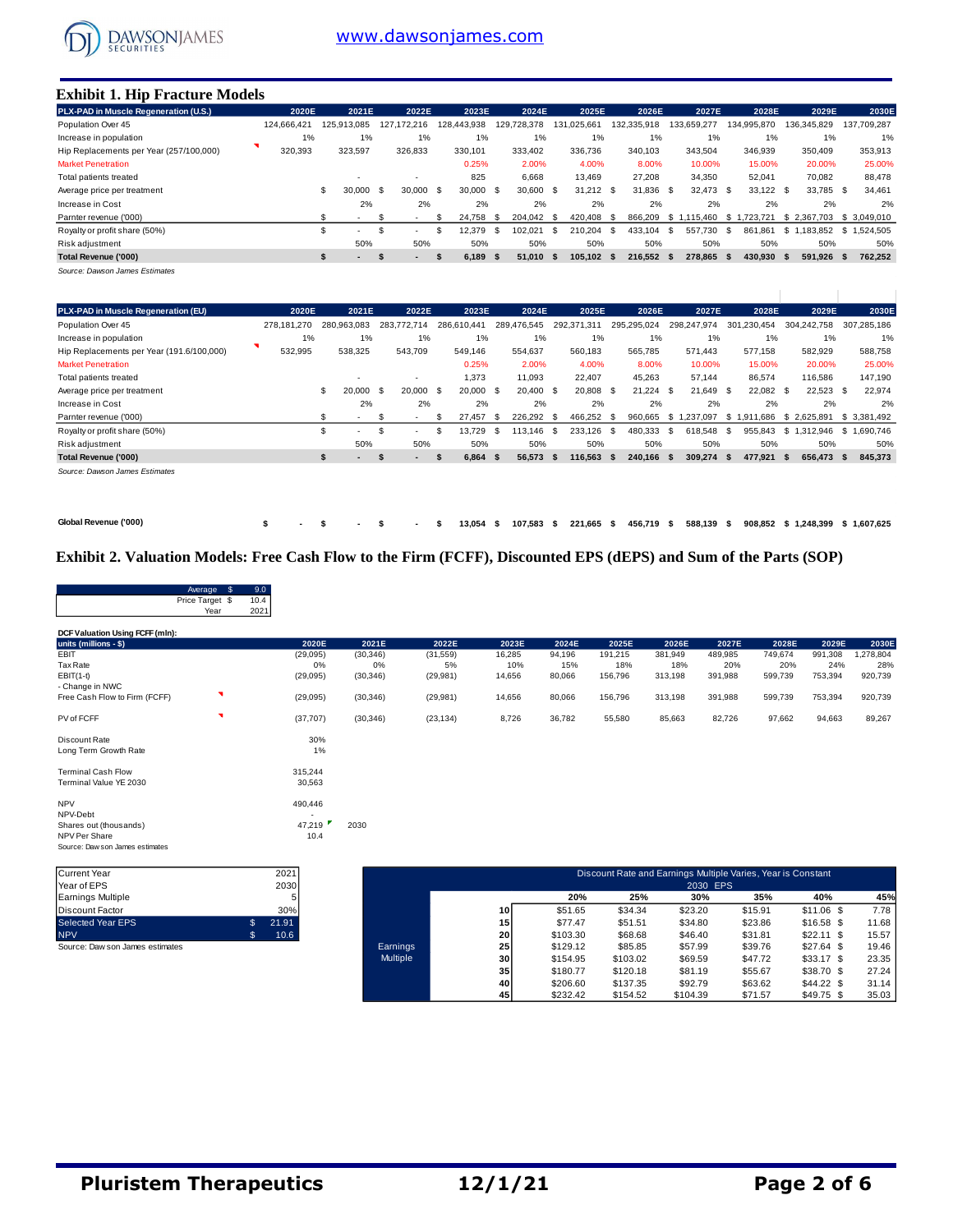

# [www.dawsonjames.com](http://www.dawsonjames.com/)

| Pluristem Sum of the Parts               | LT Gr | Discount Rate | Yrs. to Mkt | % Success | Peak Sales MM's | Term Val |
|------------------------------------------|-------|---------------|-------------|-----------|-----------------|----------|
| PLX-PAD in Critical Limb Ischemia (U.S.) | $1\%$ | 30%           | 4           | $0\%$     | \$671           | \$2,313  |
| <b>NPV</b>                               |       |               |             |           |                 | \$0.00   |
| PLX-PAD in Critical Limb Ischemia (EU)   | $1\%$ | 30%           | 4           | 0%        | \$658           | \$2,271  |
| <b>NPV</b>                               |       |               |             |           |                 | \$0.00   |
| PLX-PAD in Critical Limb Ischemia (JP)   | $1\%$ | 30%           | 6           | $0\%$     | \$140           | \$484    |
| <b>NPV</b>                               |       |               |             |           |                 | \$0.00   |
| <b>PLX-PAD Muscle Repair U.S.</b>        | $1\%$ | 30%           | 3           | 70%       | \$300           | \$1,034  |
| <b>NPV</b>                               |       |               |             |           |                 | \$6.28   |
| PLX-R18 BARDA Contracts for ARS          | $1\%$ | 30%           | 5           | 70%       | \$50            | \$172    |
| <b>NPV</b>                               |       |               |             |           |                 | \$0.62   |
| PLX-R18 Incomplete Bone Marrow Recovery  | 1%    | 30%           | 5           | 50%       | \$25            | \$86     |
| <b>NPV</b>                               |       |               |             |           |                 | \$0.22   |
| Net Margin                               |       |               |             |           |                 | 90%      |
| <b>MM Shrs OS</b>                        |       |               |             |           |                 | 47       |
| <b>Total</b>                             |       |               |             |           |                 | \$7      |

Source: Daw son James estimates

#### **Risk Analysis**

**Investment Risk:** The company faces multiple investment risks. These range from product management, market share adoption, regulatory, and commercialization to the competitive environment associated risks.

**Clinical and regulatory risk:** Pluristem is currently in the process of completing its FDA clinical trials. There is no assurance that its product will be approved by the FDA, and that even if approved, if it will be reimbursed by insurance or successfully commercialized.

**Commercial risk:** The focus of the company is on successfully developing its products and eventually bringing them to the mass market. We can make no assurances that the company will be able to achieve a critical level of market share to become profitable in this indication and/or in additional planned indications.

**Employee risk:** Pluristem's core management team is experienced, including its president and CEO, CBO, and CFO. Pluristem plans to bring its proposed products to market as efficiently as possible, and the company's success will depend heavily upon the experience, abilities, and continued services of its senior officers, sales staff, and key scientific personnel.

**Financial risk:** The company may need to raise additional capital in the marketplace to continue to fund operations through more trials and, eventually, an NDA and possible commercial launch. There can be no assurances that the company will be able to successfully raise capital and do so on favorable terms.

**Intellectual property risk:** The company may have to defend its patents and technical know-how, and there can be no assurances that the patents will not be infringed or will be held as valid if challenged, and the company may infringe on third parties' patents.

**Reimbursement and insurance payment risk:** Insurance payment for products may be an additional hurdle for adoption.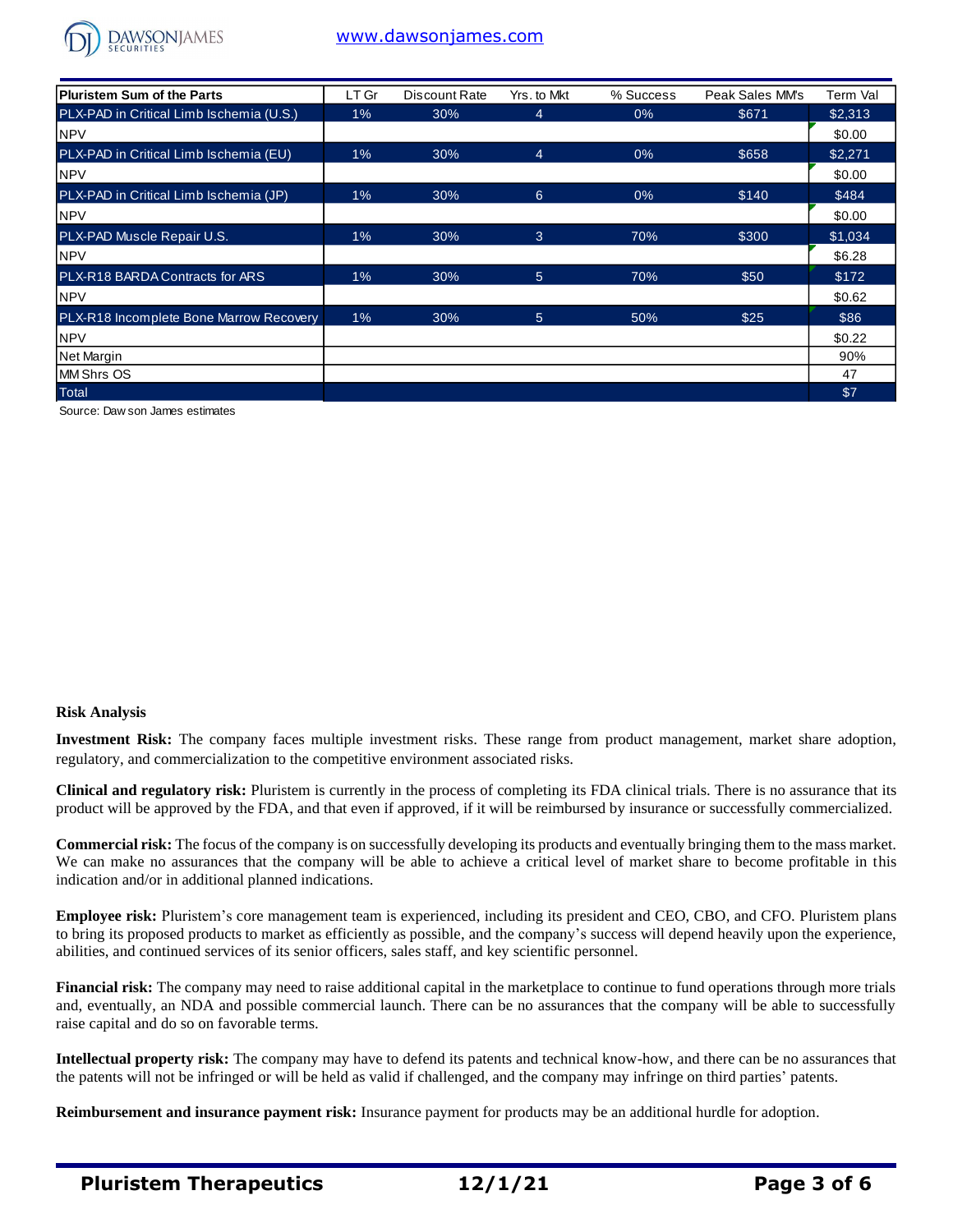

## **Exhibit 1. Income Statement (2021E-2030E)**

| Pluristem Income Statement (\$ '000)                | <b>June 2021</b> | <b>June 2022</b> | <b>June 2023</b> | <b>June 2024</b> | <b>June 2025</b>         | <b>June 2026</b> | <b>June 2027</b> | <b>June 2028</b> | <b>June 2029</b> | <b>June 2030</b> |
|-----------------------------------------------------|------------------|------------------|------------------|------------------|--------------------------|------------------|------------------|------------------|------------------|------------------|
| PSTI: YEAR June 30                                  | 2021             | 2022             | 2023             | 2024             | 2025                     | 2026             | 2027             | 2028             | 2029             | 2030             |
| <b>IPLX-PAD CLI- U.S.</b>                           |                  |                  |                  |                  |                          |                  |                  |                  |                  |                  |
| <b>IPLX-PAD CLI- EU</b>                             |                  |                  |                  |                  | $\overline{\phantom{a}}$ |                  |                  |                  |                  |                  |
| PLX-PAD CLI- Japan                                  |                  |                  |                  |                  |                          |                  |                  |                  |                  |                  |
| PLX-PAD Muscle Repair U.S.                          |                  |                  | 6,189            | 51,010           | 105,102                  | 216,552          | 278,865          | 430,930          | 591,926          | 762,252          |
| PLX-PAD Muscle Repair EU                            |                  |                  | 6,864            | 56,573           | 116,563                  | 240,166          | 309,274          | 477,921          | 656,473          | 845,373          |
| PLX-R18 BARDA Contracts for ARS                     |                  |                  | 48,792           | 49,475           | 50,166                   | 50,863           | 51,568           | 52,280           | 14,841           | 15,034           |
| <b>PLX-R18 Incomplete Bone Marrow Recovery</b>      |                  |                  | 2,787            | 5,800            | 9,051                    | 12,556           | 16,329           | 20,386           | 21,209           | 22,066           |
| <b>Revenues</b>                                     |                  | ÷.               | 64,633           | 162,859          | 280,882                  | 520,137          | 656,036          | 981,518          | 1,284,450        | 1,644,726        |
| Total Revenues (Product Sales, Grants & Milestones) |                  | $\sim$           | 64,633           | 162,859          | 280,882                  | 520,137          | 656,036          | 981,518          | 1,284,450        | 1,644,726        |
| % Chg                                               |                  |                  |                  |                  |                          |                  |                  |                  |                  |                  |
| <b>Expenses</b>                                     |                  |                  |                  |                  |                          |                  |                  |                  |                  |                  |
| <b>COGS</b>                                         |                  |                  | 16,158           | 35,829           | 56,176                   | 104,027          | 131,207          | 196,304          | 256,890          | 328,945          |
| % COGS                                              | 28%              | 25%              | 25%              | 22%              | 20%                      | 20%              | 20%              | 20%              | 20%              | 20%              |
| R&D                                                 | 22,773           | 23,228           | 23,693           | 24,166           | 24,650                   | 25,143           | 25,646           | 26,158           | 26,682           | 27,215           |
| R&D Adjustment (participation Chief Scientist)      |                  |                  |                  |                  |                          |                  |                  |                  |                  |                  |
| SG&A (net)                                          | 7,574            | 8,331            | 8,498            | 8,668            | 8,841                    | 9,018            | 9,198            | 9,382            | 9,570            | 9,761            |
| Total costs & expenses                              | 30,346           | 31,559           | 48,348           | 68,663           | 89,667                   | 138,188          | 166,051          | 231,844          | 293,141          | 365,922          |
| Operating Income (Loss) EBIT                        | (30, 346)        | (31, 559)        | 16,285           | 94,196           | 191,215                  | 381,949          | 489,985          | 749,674          | 991,308          | 1,278,804        |
| <b>Oper Margin</b>                                  |                  |                  |                  |                  |                          |                  |                  |                  |                  |                  |
| Other Income expenses - Financial Expenses (net)    | 272              | 272              | 272              | 272              | 272                      | 272              | 272              | 272              | 272              | 272              |
| Pre-tax income                                      | (30,618)         | (31, 831)        | 16,013           | 93.924           | 190,943                  | 381,678          | 489,713          | 749,402          | 991,037          | 1,278,533        |
| Taxes                                               |                  | (1,592)          | 1,601            | 14,089           | 34,370                   | 68,702           | 97,943           | 149,880          | 237,849          | 357,989          |
| <b>Tax Rate</b>                                     | 0%               | 5%               | 10%              | 15%              | 18%                      | 18%              | 20%              | 20%              | 24%              | 28%              |
| Net Income (loss)                                   | (30,618)         | (30, 239)        | 14,412           | 79,836           | 156,573                  | 312,976          | 391,771          | 599,522          | 753,188          | 920,544          |
| <b>Net Margin</b>                                   |                  |                  |                  |                  |                          |                  |                  |                  |                  |                  |
| <b>Basic EPS</b>                                    | (0.86)           | (0.74)           | 0.35             | 1.95             | 3.80                     | 7.57             | 9.44             | 14.38            | 18.00            | 21.91            |
| Basic Wght Average Shares Outstanding (thousands)   | 36,786           | 40,695           | 40,858           | 41,022           | 41,186                   | 41,351           | 41,517           | 41,683           | 41,850           | 42,018           |
| Fully Diluted Watd Avg Shrs outstanding (Thousands) | 41,804           | 45,733           | 45,916           | 46,100           | 46,284                   | 46,470           | 46,656           | 46,843           | 47,030           | 47,219           |

*Source: Dawson James estimates*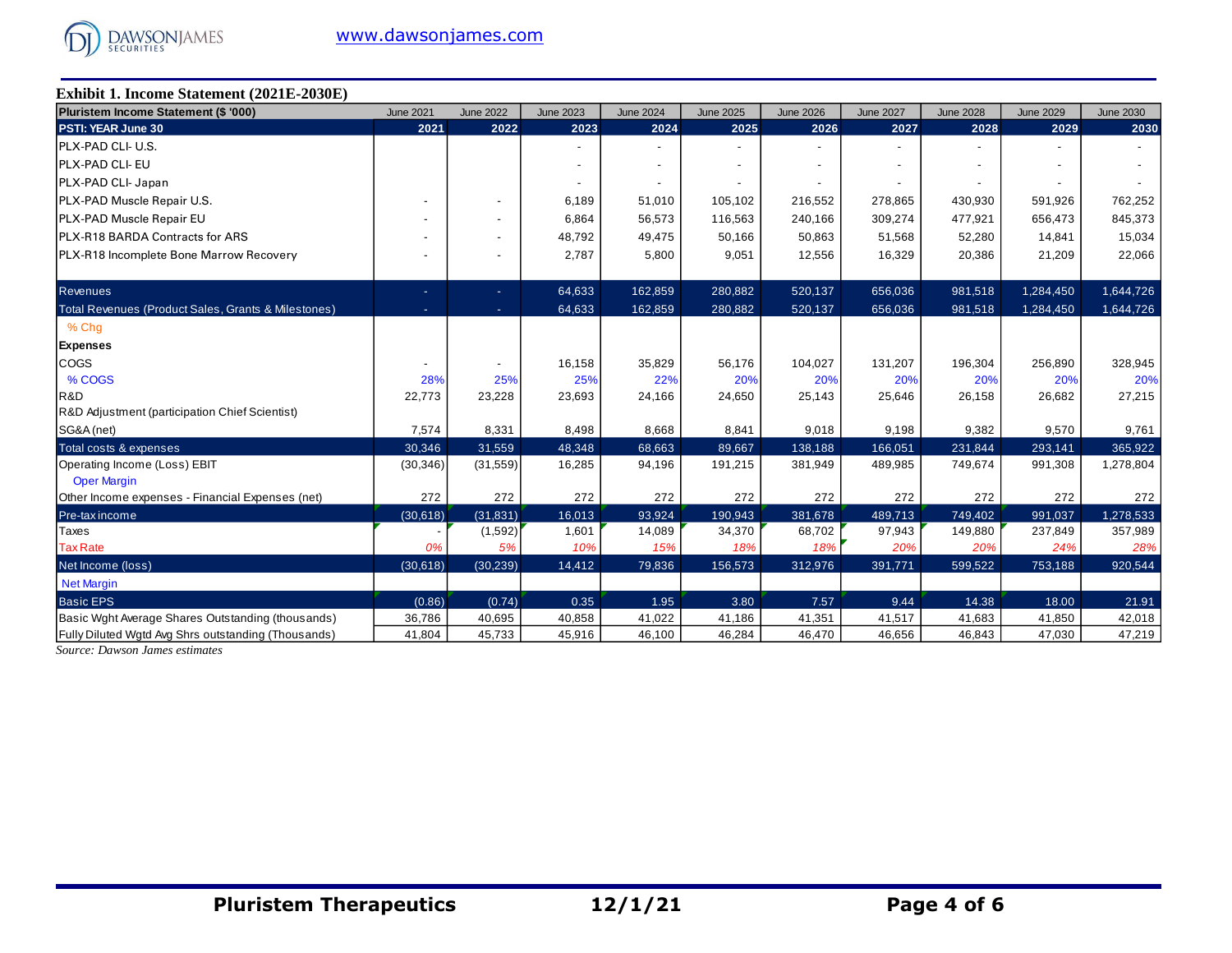

#### Peer Companies to Pluristem

Athersys (ATHX-Buy Rated) Mesoblast (MESO-Buy Rated) Brainstorm (BCLI-Neutral Rated) Lineage (LCTX-Buy Rated)

#### **Important Disclosures:**

#### **Price Chart:**



Price target and rating changes over the past three years:

- Initiated Buy December 16, 2019 Price Target \$12.00 Update – Buy – February 10, 2020 – Price Target \$12.00
- Update Buy March 4, 2020 Price Target \$12.00
- Update Buy March 12, 2020 Price Target \$12.00
- Update Buy March 18, 2020 Price Target \$12.00
- Update Buy March 30, 2020 Price Target \$12.00
- Update Buy April 7, 2020 Price Target \$12.00
- Update Buy April 14, 2020 Price Target \$12.00
- Update Buy April 24, 2020 Price Target \$12.00
- Update Buy May 8, 2020 Price Target \$12.00
- Update Buy May 14, 2020 Price Target \$12.00
- Update Buy June 10, 2020 Price Target \$12.00
- Update Buy August 10, 2020 Price Target \$12.00
- Update Buy August 27, 2020 Price Target \$12.00
- Update Buy September 15, 2020 Price Target \$12.00
- Update Buy October 7, 2020 Price Target \$12.00
- Update Buy December 9, 2020 Price Target \$9.00
- Update Buy May 4, 2021 Price Target \$9.00
- Update Buy July 8,  $2021$  Price Target \$9.00
- Update Buy December 1, 2021 Price Target \$9.00

Dawson James Securities, Inc. (the "Firm") is a member of the Financial Industry Regulatory Authority ("FINRA") and the Securities Investor Protection Corporation ("SIPC").

The Firm does not make a market in the securities of the subject company(s). The Firm has NOT engaged in investment banking relationships with PLURISTEM THERAPEUTICS in the prior twelve months, as a manager or co-manager of a public offering and has NOT received compensation resulting from those relationships. The Firm may seek compensation for investment banking services in the future from the subject company(s). The Firm has received other compensation from the subject company(s) in the last 12 months for services unrelated to managing or co-managing of a public offering.